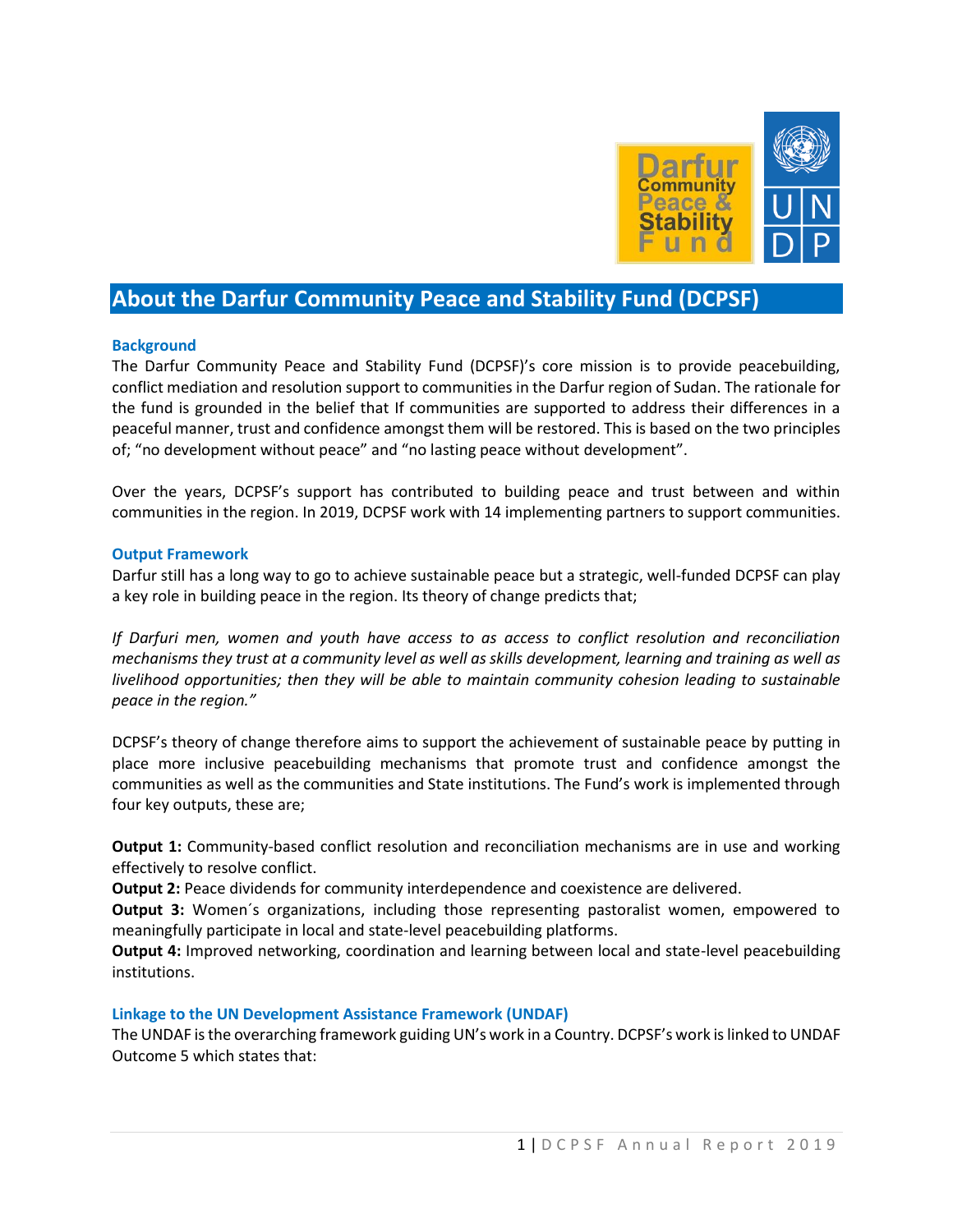*"By 2021, security and stabilization of communities affected by conflict are improved through utilization of effective conflict management mechanisms, peace dividends and support to peace infrastructures and durable solutions that augment peaceful coexistence and social cohesion."*

### **Linkage to the Sustainable Development Goals (SDGs)**

Agenda 2030 and its 17 Sustainable Development Goals are the global fine print for sustainable development. DCPSF's work aims to support the achievement of the SDGs, with a particular focus on;

- **SDG 16** on peace, justice and strong institutions is at the heart of the DCPSF's work with communities in the Darfur region. Its goal is to ensure that sustainable development is achieved through various peacebuilding efforts.
- **SDG 5** on Gender equality, DCPSF's work aims to ensure that both men and women, young boys and girls are a part of all their activities. This ensures that 'no one is left behind' on the journey to lasting peace and development.
- **SDG 17** on Partnership for the Goals, ensuring that beneficiaries from the community, the State and Civil Society among others are involved in all peacebuilding efforts.
- The Fund also supports the strengthening of natural resource management (**SDG 13 and 15**), economic growth (**SDG 8**) and infrastructure development (**SDG 9**).

# **Understanding an evolving Darfur**

In 2018, the situation in Darfur was improving. There was acceptance of the returnees in their homelands and a noticeable collaboration between Internally Displaced Persons (IDPs), host communities and nomads. The signing of pre-Doha negotiation agreement in early December 2018 was a promising step towards the long-awaited peace. However, a few days after, the wave of protests triggered vehement changes in Sudan which had a direct impact on the work done in Darfur.

With the protests came **Political instability** in Sudan which inevitably took its toll on Darfur and the response to this transition across the region was not the same as in the rest of the country. While the Sudanese capital saw killings, rapes, torture, burning sit-ins and tires for a few weeks, Darfur has witnessed massacres, crime, human rights violations, sexual violence and enforced disappearances at a mass scale, accompanied by images of entire villages vanishing among the flames and of many innocent people suffering from violent conflict since 2004. Steps are yet to be taken to address accountability for the atrocities committed. Impunity for the alleged perpetrators, namely the former government and affiliated security forces (including the RSF and the Sudanese Armed Forces) has resulted in **mistrust of law enforcement authorities**.

The transition also affected Darfur's native administration – a traditional system which historically played a vital role in resource management, mediation and resolution of intercommunal conflict. It was key in preserving security and stability in the region however it was seen as aligned to the Government of President Omar Al Bashir. According to the Darfur Bar Association (DBA), "the native administration system under the former regime did not represent the real local leaders. It was only a tool used by ousted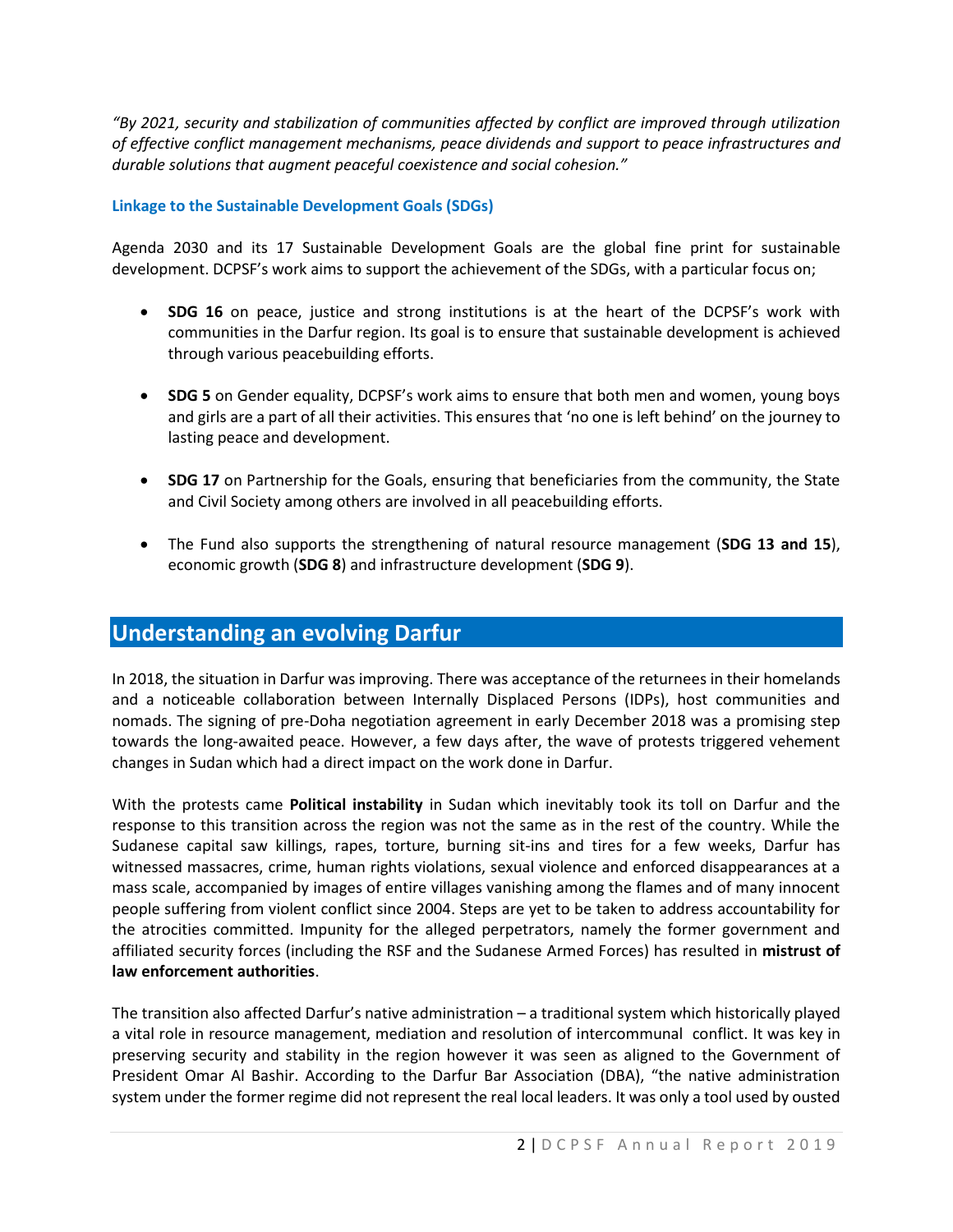President Omar Al Bashir until his last days in power to prevent the escalation of the uprising." In addition, most leaders, members of the National Congress Party (NCP), were aligned to the former government at the highest level but, after a change in ruling communities, people have rejected them, especially women and youth.

The revolution also setback the peace processes in Darfur. On December 6, 2018, the armed opposition groups, Justice and Equality Movement (JEM/Gibril) and Sudan Liberation Movement/Minni Minawi (SLA/MM), signed a pre-negotiation agreement with the Government of Sudan to resume peace talks on the 2011 Doha Document for Peace in Darfur (DDPD) framework. However, in solidarity with the uprising, the armed groups suspended negotiations with the Government. While a lack of political determination has held back the implementation of specific provisions of the DDPD, the review of the Darfur Development Strategy (DDS) will align its objectives to address the DDPD's outstanding provisions for the 2020-2025 period.

The DCPSF Monitoring and Evaluation team observed that after April 11, 2019.The situation in Darfur was unstable and moving backward adding complex dynamics to the conflict. The pastoralists and nomads of Arab origins led by RSF commander Mohamed Hamdan Dagalo (aka "Hemeti") were feeling powerful once more. Several locations in Darfur were experiencing violence and allegedly had confrontations with the National Intelligence and Security Service (NISS). Darfur armed movements did not have a coherent position on their role during the uprising and community members, eager to regain their rights, misunderstood the goals of the revolution.

The revolution polarized people, leading to an escalation of **disputes over land** between nomads and farmers, mainly in the occupied areas. People advocating for counter-revolution took advantage of the tense situation between disputing parties, namely nomads, IDPs and host communities, by mobilizing farmers and preventing them from engaging in seasonal activities, while nomads prevented farmers from accessing their farmlands and destroyed the crops while moving from south to north. A further escalation of the conflict over land is foreseen as gold-mining areas were recently discovered in the Falata, Salamat and Habaniya tribes, in Songo locality. Mines in the area may lead to a potential conflict at the federal level given the land allocation (*hakura*).

**Access to land and resources** also affects IDPs, preventing their return to their areas of origin and increasing tensions between pastoralist and farming communities. Men and women experience access to resources differently. For instance, women and children are usually responsible for collecting water, and continue to travel long distances exposing themselves to crime, harassment or sexual assault. These factors force many people to move from their homes, becoming displaced persons and losing access to their land. Communities that have been driven from their lands find it difficult to formally prove customary ownership of those areas and are consequently unable to receive compensation. Several practical solutions have emerged at the Darfur state level, where local governments have decided to transform some of the internally displaced persons settlements into urban dwellings."

The ongoing **economic crisis** in Sudan, exacerbated by bread, fuel, cash, electricity and water shortages as well as high rates of inflation, could also undermine the progress achieved in Darfur.

Sudan remains heavily indebted with limited international reserves. While sanctions on the Country have been lifted, they have brought little relief. The recent pledge of\$3 billion by Saudi Arabia and the United Arab Emirates is expected to ease the immediate crisis, but the economy needs structural adjustments in order to keep up with the demand for livelihood opportunities. This situation is having a particular impact on those who are already living in poverty, with one in four people already living below the poverty line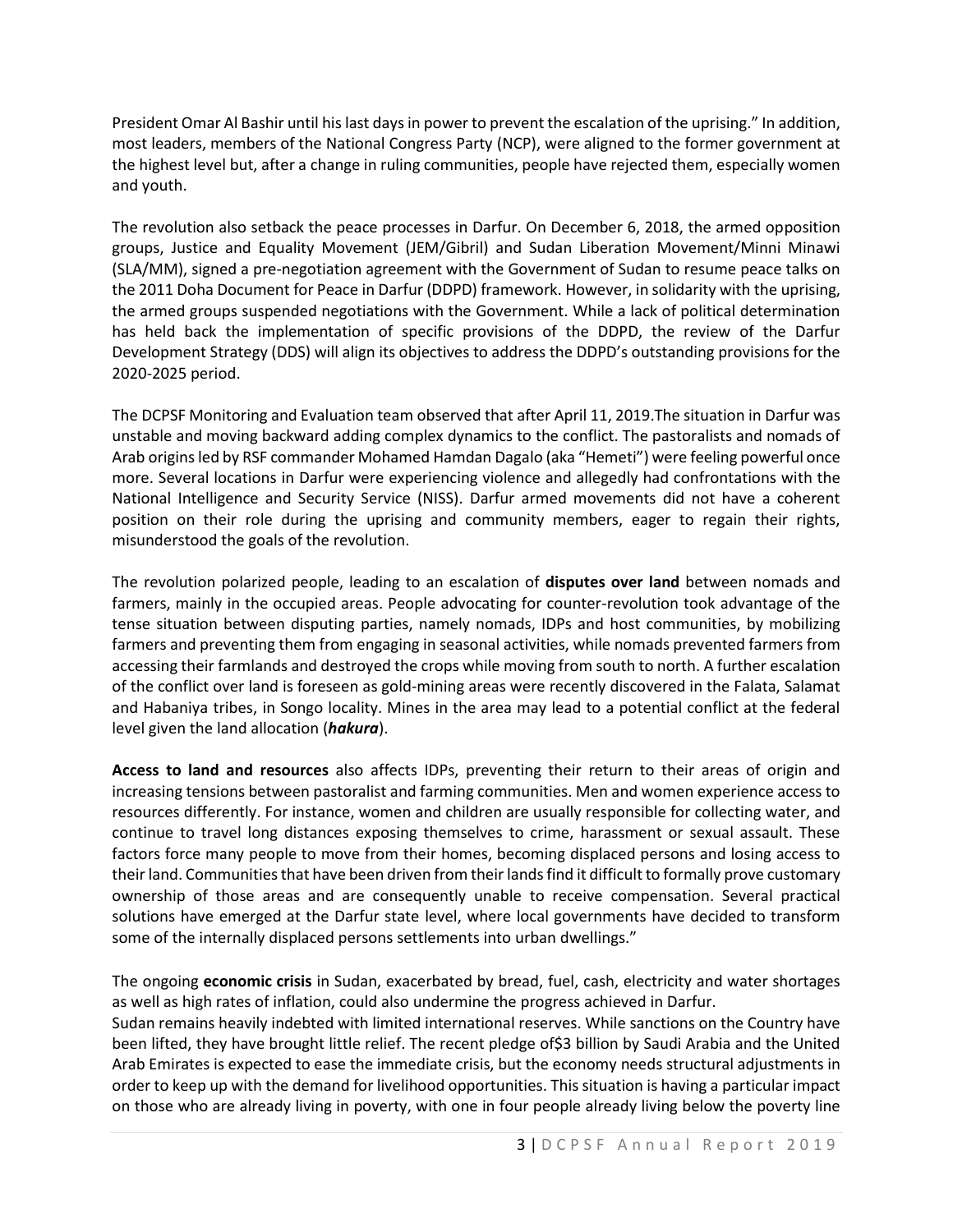and one in three (36 per cent of the population) living in poverty. This crisis has hit vulnerable groups in Darfur particularly the IDPs, returnees, refugees, young people and women. Although women play an important role in supporting their family and in keeping their community structures safe, their socioeconomic standing remains low<sup>1</sup>.

#### **Climate change and desertification** have had a huge impact on the people of Darfur.

It has led to a high cost of agricultural production, increased cost of food leading to food insecurity, dislocation and displacement with the population competing for the meagre natural resources including land. According to the UNAMID; "researchers forecast that a new dry period will result in more people losing their livelihoods and migrating to cities or across borders, which, alongside the fragile state of local governance and of traditional conflict resolution and mediation systems, could contribute to a relapse into conflict"

**Regional and cross border dynamics** also play an important factor in the region. The Chad Basin, which places Darfur under a larger economic scheme, dominates the border areas of Sudan, Nigeria, Cameroon, Niger, Chad, Central Africa and Libya. The evolving contacts across boundaries not only determines how nations and states interact, and how pastoralist groups interact, but also how boundaries are established in terms of ethnicity, race and economic benefits. In this vein, there is a widespread displacement of refugees internally and across borders. According to the Humanitarian Country Team,<sup>2</sup> around 1.6 million people are living in IDP camps in Darfur and have reported protection threats such as harassment, rape and killings in and outside camps and settlements. Moreover, IDPs with suspected links to armed groups continue to be victims of arbitrary arrest by security forces and IDPs' forced military recruitment has also been reported. On the other hand, IDPs in Darfur are reluctant to go back to their areas of origin due to a lack of security and protection. The recruitment of fighters to the RSF at high rates also remains an alarming issue. Young men between 14-16 years old are recruited from all tribes across Sudan. It is suspected that that they are deployed to fight in the ongoing conflict in Yemen and Libya. This is a threat to the stability of the peacebuilding efforts in Darfur.

# **Key project results**

### ➢ **Engaging Communities in Conflict resolution and reconciliation**

### **Output 1: Community-Based Conflict Resolution and Reconciliation Mechanisms are in use and working effectively to resolve conflict**

Ensuring communities are actively engaged in conflict resolution and reconciliation is important for achieving long term peace in the Darfur region. Output one of DCPSF therefore aims to promote community engagement in peace processes; it is built on the understanding that the conflict in Darfur can only be resolved through a comprehensive process that builds on local reconciliation and the finding of common solutions.

 $^1$  United Nations Security Council, "Special report of the Chairperson of the African Union Commission and the Secretary-General of the United Nations on the strategic assessment of the African Union-United Nations Hybrid Operation in Darfur", par. 25, May 30, 2019. <sup>2</sup> The Humanitarian Country Team Strategy for Protection in Sudan 2019-2021, April 25, 2019. (http://www.globalprotectioncluster.org/wpcontent/uploads/HCT-Protection-Strategy-Sudan-2019.pdf)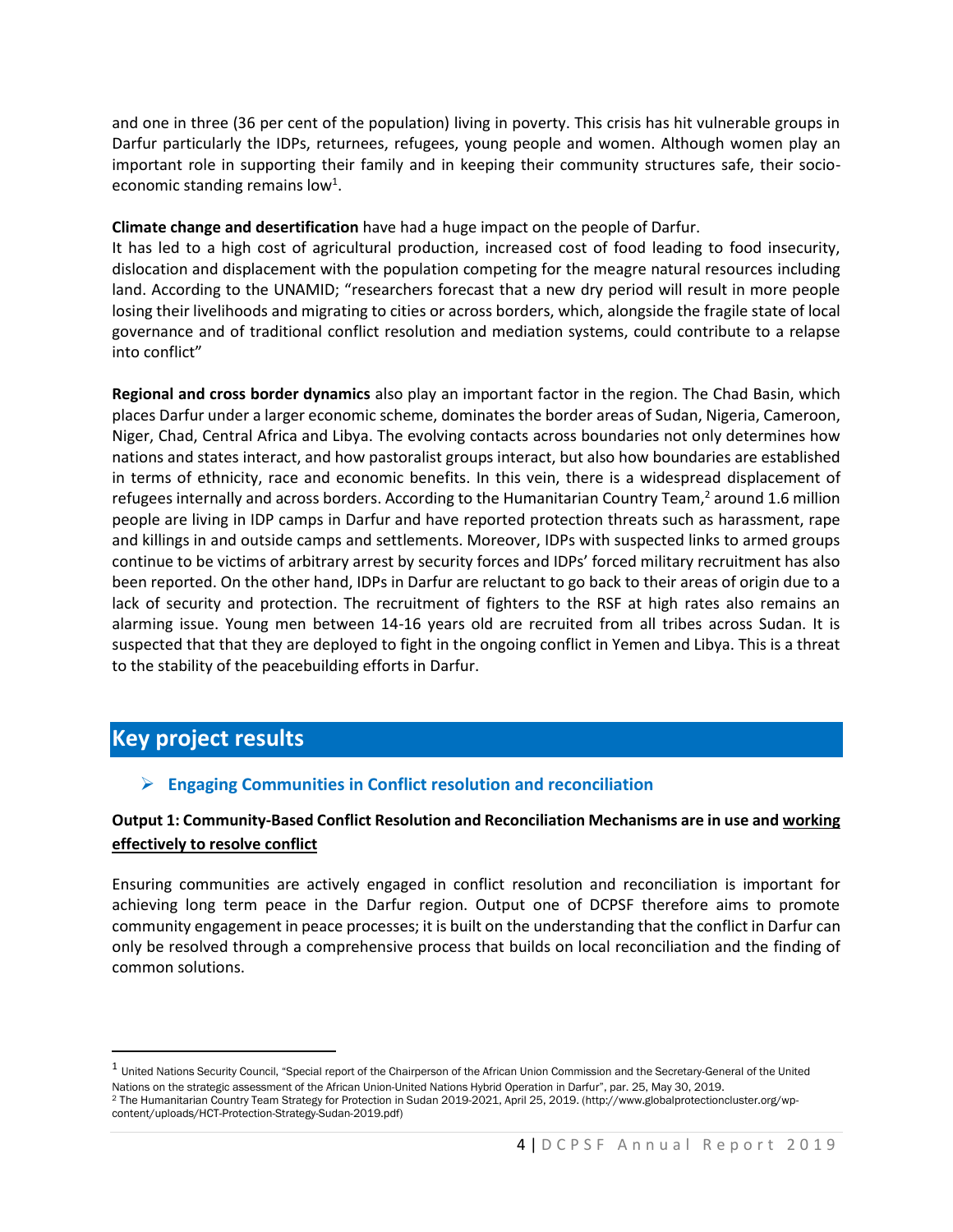The output supports the establishment and strengthening of existing Community Based Resolution Mechanisms (CBRMs) – composed of traditional community groups - which play an important role in mitigating and resolving inter and intra communal disputes. They include diverse ethnicities who are coexisting in the same community, represent them and promote the participation of its members, including women and youth. These groups/committees foster the respect of inter-ethnic diversity and support peace agreements, which are essential steps towards a better dialogue and inclusive discussions in Darfur.

CBRMs usually resolve conflicts through community led mediation of disputes as well as financial or inkind compensation that is agreed upon between the the disputing parties. For the CBRMs to intervene in a conflict or a dispute, both parties involved must agree to accept the judgement of the CBRM members. If one party declines the involvement of the CBRM, the mechanism will then refer the case to the Rule of Law institutions for a formal settlement of the conflict. However, recent political developments destabilized the formal justice systems making the role of CBRMs more important than ever.

During the 2019 reporting period, CBRMs not only contributed to decreasing the number of cases submitted to the court but were also effective in restoring community-level trust and confidence. For this reporting period, 83% of the number of cases submitted to CBRMs were successfully addressed, while 67% of the community members stated an increase in the number of cases submitted and successfully addressed by CBRMs.

The primary conflicts resolved relate to criminal activities, including animal looting, family disputes and disputes between farmers and pastoralists (mainly from Arab, Fur, Maaleet, Tama and Dajo tribes) over farmland, land tenure and land acquisition, crop destruction and water resources.

The success of CBRM conflict resolution relies on the mediation skills of CBRM members which enable them to resolve disputes before they escalate into conflict. One of DCPSF's key activities focused on promoting skills development and a culture of peace and nonviolence. Some of the key activities carried out in this area include:

- In Northern Darfur; 18 CBRMs were formed in 18 villages targeted by the DCPSF implementing partners Peace initiative and development organization (DPI) and Welthungerhilfe (WHH). Over 90 members of these CBRM members have been trained in mediation and conflict resolution. Skills acquired in the training are used to address different issues raised in the community. WHH reported that 340 cases (77%) were resolved locally by the CBRMs without being referred to any higher judicial institutions. The other remaining cases (23%) were still being resolved by the CBRMs. The cases resolved were mostly related to animal attack to farm fields, individual or family cases.
- In East Darfur, at least 9 new CBRMs are in operation in 9 villages. These were established DCPSF partners Darfur Development and Reconstruction Agency (DDRA) and Global Aid Hand (GAH). The CBRMs addressed over 60 cases in which various cases on concerning land, water use and farm destruction were resolved. Other cases addressed include those on social disputes, theft, banditry and bribery as well as sexual harassment were also taken to the CBRMs. DDRA reports that members of their CBRMS benefitted from capacity building, advocacy and training in gender, some CBRM communities requested adding more members to the CBRM committees to become more inclusive. As a result, 71 members were added of which 14 were female youth, 29 male youth and the remaining were men.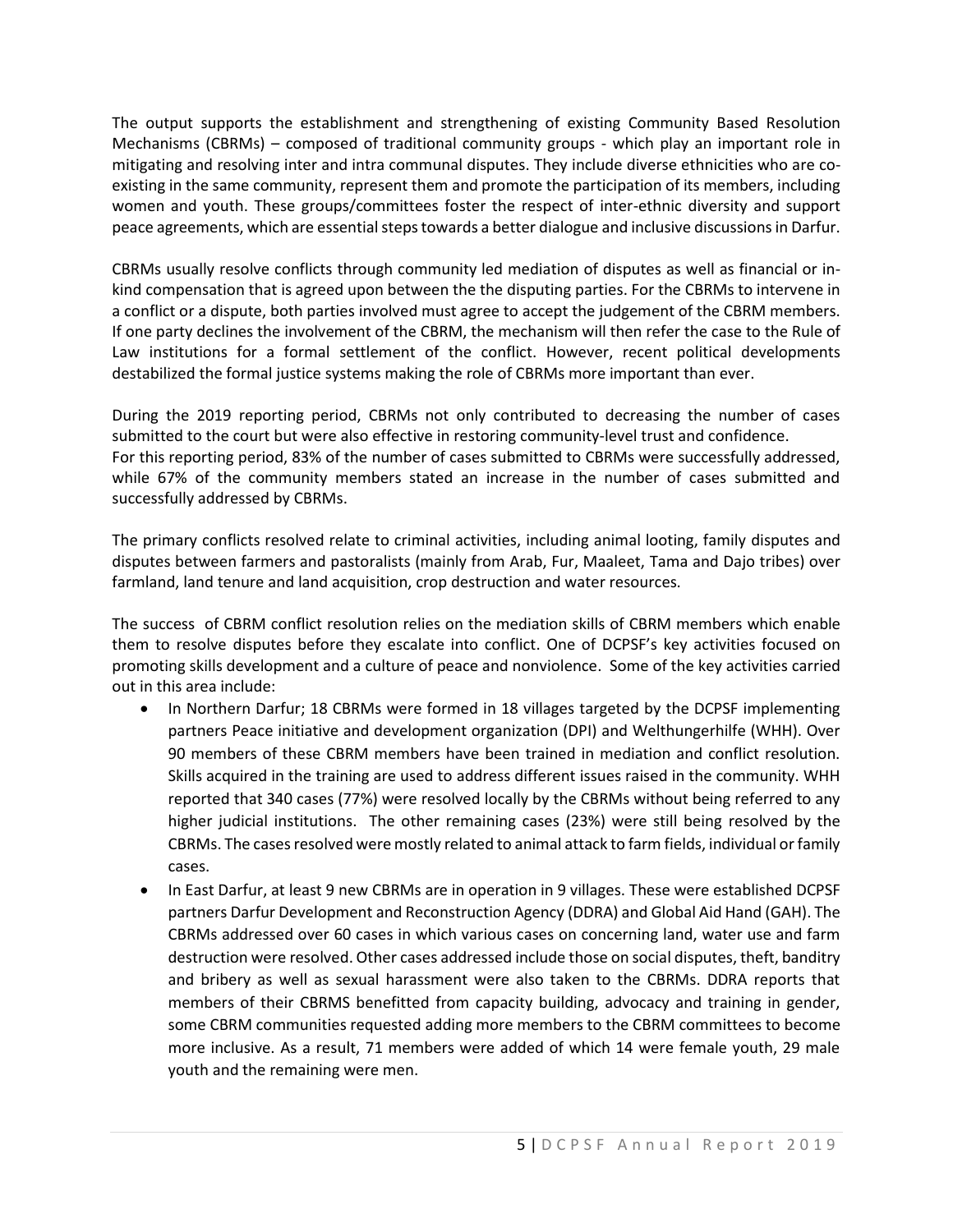- In South Darfur: Emergency, Relief, Rehabilitation and Development Agency (ERRADA) established 8 CBRMS in 8 villages with one in Kalgo village headed by a woman and has been one of the best performing CBRMS. Mercy Corps another partner worked with existing 13 CBRMS to establish four umbrella committees with who it worked to expand an Early Warning System (EWS). Mercy Corps, in collaboration with Nyala State University's Development and Peace Centre, trained 270 (52 women and 218 men) on implementation of the EWS. The harmonization of efforts to establish and train new EWS units, as well as the integration of local communities and vulnerable groups in all processes related to EWS, contributed to disaster risk reduction in the State. The EWS units have been instrumental in reporting incidents to both CBRMs and the local authorities, enabling them to resolve them in time.
- In West Darfur, DCPSF partner Rural Community Development Organisation (RCDO) established 4 new CBRMs and provided their members with training. With this training, CBRMS have played a key role in settling many disputes in the various project areas by performing the mediating role between in the community and providing satisfactory solutions to the two parties on various issues. Their presence as voluntary committees that work without financial compensation, has reduced the cost of resolving disputes for community members, as they work side by side with Official authorities in the project areas and provide them with assistance. They are also close to the community and understand its complexities and interactions, and this gives them an added advantage in resolving disputes and addressing their causes. The project encouraged the participation of youth and women in conflict resolution by absorbing youth and women in the CBRMs.
- In Central Darfur, Catholic Relief Services successful establishment of eight functioning CBRMS, which all included members from a diverse range of tribes and minority groups ensured increased participation of women and youth; increasing the frequency of meetings and improving community access to CBRMs; and improving the capacity of CBRMs to resolve cases successfully. CBRM membership comprised of 53 women (including 21 youth) and 123 men (including 50 youth). As there were initially no women and few (male) youth in any of the existing RCs, the project was successful in improving women and youth participation rates across all target villages. All members received trainings on conflict resolution, gender equity, Do No Harm principles, and CRS' approach to social cohesion. The training enabled them to resolve more complicated cases without having to refer them to courts, saving community members time and finances. Of the 55 cases that were reported to the CBRMs during the course of the project, 49 were resolved peacefully at CBRM level, thereby helping reduce conflict within the communities. The remaining six cases were referred to the courts.

### ➢ **Building peaceful interdependent communities**

#### **Output 2: Peace dividends for community interdependence and co-existence are delivered**

Providing Communities with access to much needed services not only improves livelihoods but is a major catalyst in ensuring long term peace in the Darfur region. Under Output 2, DCPSF and its implementing partners therefore aim to bring about peace dividends that can strengthen cooperation and collaboration between communities – particularly between pastoralists and farmers in the context of natural-resource driven conflicts. These dividends are also intended to bring services to the communities and reduce inequalities that may lead to inter-tribal violence and build more inclusive and accountable institutions.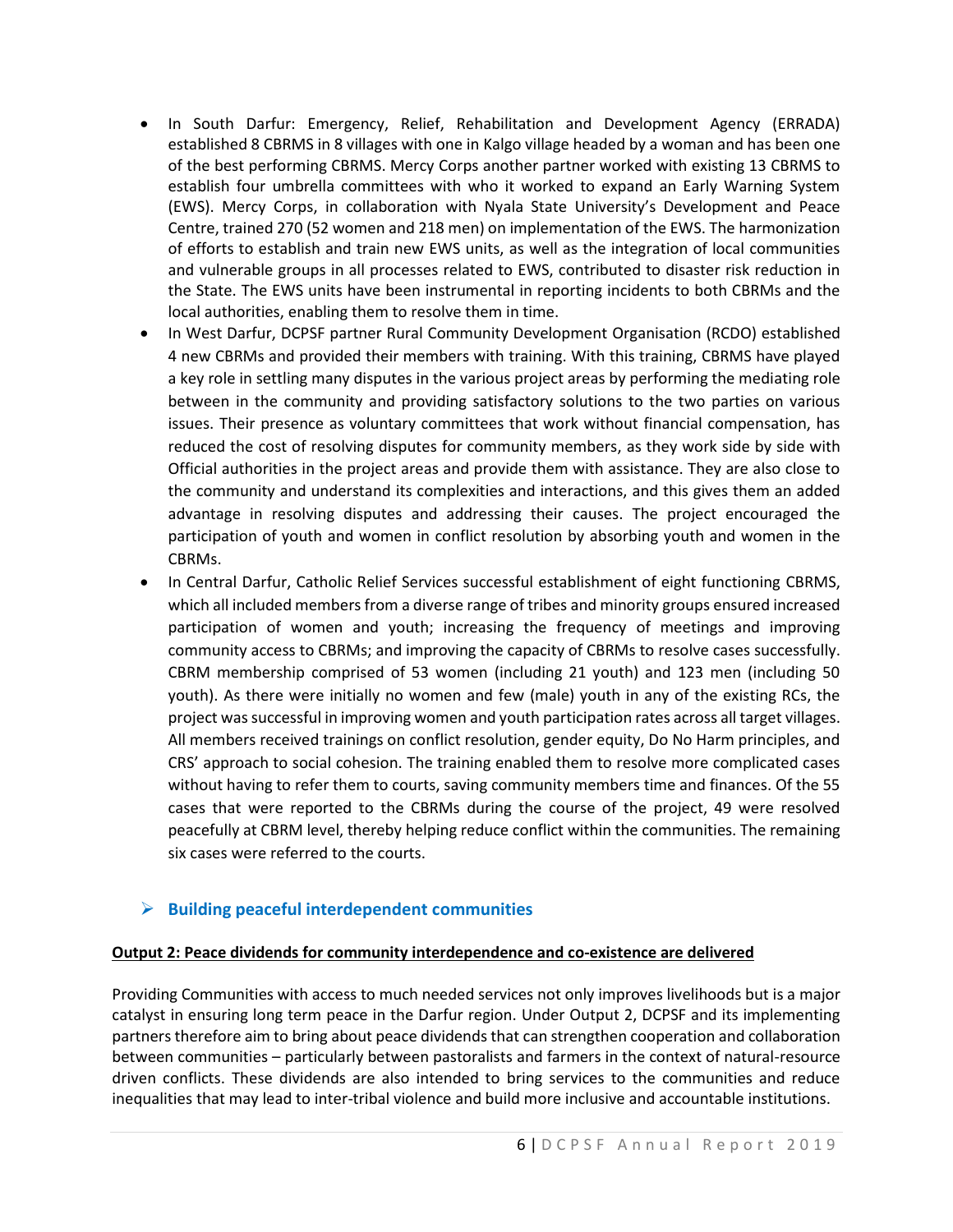The peace dividends include (but are not limited to): the management and demarcation of migratory routes, the management and demarcation of pastureland, the construction and community management of water resources or the provision of essential basic services such as schools or a water points from which all groups benefit. Activities under this output also include the development of natural resource management committees that manage conflict-prone shared resources and the construction of community centres that foster interaction and connectedness among community members. These mechanisms consider the needs and preferences of both pastoralists and farmers and are viewed as commonly-owned resources that provide space for peaceful co-existence and dispute management.

In 2019, the DCPSF projects delivered peace dividends through three main activities:

1. **Provided support towards initiatives to improve the livelihood status and wellbeing of communities** hence contributing to a reduction in poverty. The goal was to help communities to generate income and be able to meet their basic needs in a sustainable manner.

For instance; In East Darfur, 300 heads of goats were distributed to women in six villages; startup packages (soap making materials and tools) distributed for 30 youth (15 males and 15 females) in six villages; 15,000 of animal heads vaccinated; six days of vocational training in soap and juice industry to 30 youth (15 males and 15 females) were delivered; six days of training was also given to 36 CAHWs (34 males and 2 females); Training in business management for four days was delivered to 72 participants (45 males and 27 males) in the six villages. These activities provided these community members and start up packages to enable them Income Generating Activities (IGAs). While in Central Darfur, 50 Savings and Internal Lending Communities (SILC) were formed and provided with training. There 544 women engaged in SILCs which have proved to be key helping women to pay their children's school fees.

2. **Supported the construction and restoration of social service infrastructures** to provide essential basic services and, at the same time, a space to strengthen cooperation and collaboration between communities. Some of the new infrastructure that was set up includes Peace centres which doubled as meeting halls for various community activities. School classrooms were also constructed through DCPSF support with Ministry of Education providing standards for construction and Parent Teacher Associations (PTAs) serving as agents of change, helping to diversify the school management and set a good environment for children to learn. Markets and slaughter-houses were also constructed in the communities. In East Darfur, the Community selected to have a slaughter-house instead of a market shelter in Ubujabra village.

The projects also rehabilitated handpumps availing water supplies to communities and reducing the distance that women and children walk to fetch water, which is a security concern. In South Darfur, one open hand-dug well was constructed in Judul village and another rehabilitated in Kadad village as to provide water to the residents of the surrounding villages and the pastoralists who move seasonally with their cattle from south to north and vice versa in search of pasture and water. The improved access to water reduced tension and hostilities between community members.

3. **Community-Based Natural Resource Management (CBNRM) mechanisms** helped to raise awareness on resource sharing and contributed to reduction in competition over limited natural resources through: Water management committees to ensure equal access to water resources and to prevent water pollution. Migratory route committees to encourage the use of the routes to avoid destruction of crops while nomads move northwards/ southwards, which is one of the major conflicts in Darfur. Joint management committees to coordinate the use of other assets created.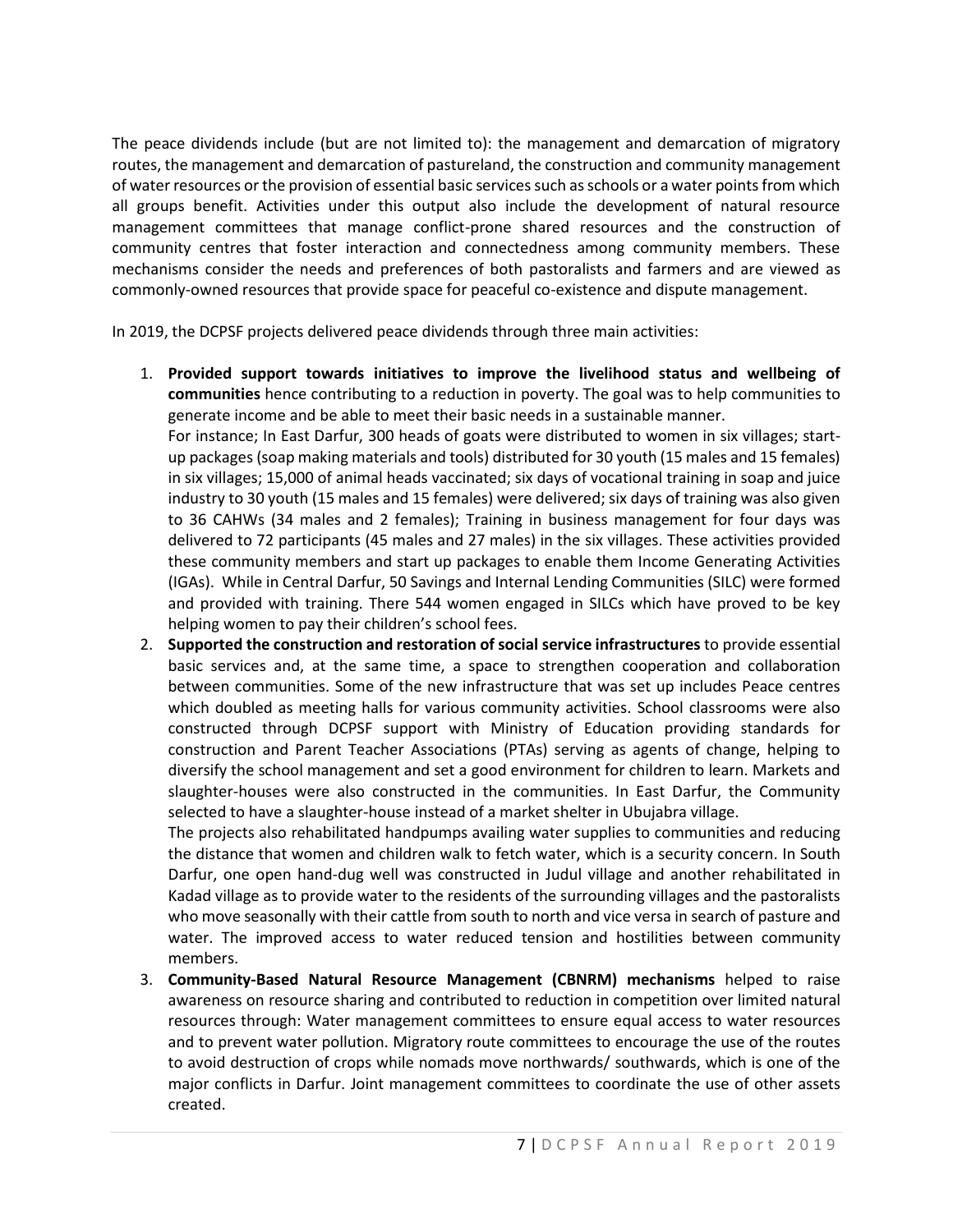### ➢ **Mainstreaming Gender in peacebuilding processes**

### **Output 3: Women's Organizations, including those representing pastoralist women, empowered to meaningfully participate in local and state level peacebuilding platforms**

Although Women and girls have a positive role to play in conflict resolution, they are often left on the sidelines in peace efforts, this is despite the fact that they are adversely affected by various forms of gender discrimination including; Sexual and Gender Based Violence (SGBV), structural inequality and a lack of access to diverse livelihood opportunities. It is therefore of fundamental importance for sustainable peacebuilding efforts to engage and empower women in the peacebuilding process. To achieve this, DCPSF ensures that both women and men are involved in all its project activities. Continuous gender advocacy by the Fund has led to several gender-inclusive and women oriented programme initiatives such as:

- Gender awareness campaigns through peacebuilding forums, which received good acceptance by the local communities. Women's voices are increasingly heard during meetings, especially at CBRM sessions and focus group discussions where both men and women participated, including youth. Inclusion is one of DCPSF initiatives to bridge the gender gap by also eliminating the common perception that women should not participate in daily decisions. In South Darfur, one of the seven CBRMs in Kalgo village was headed by a woman and was one of the best performing CBRMs in the area.
- Building women's capacity through intensive training on topics such as gender concepts and roles of women in the community; the importance of women's participation in peacebuilding; sustainable development and women's issues; and sexual gender- based violence. Huge steps have been taken towards women's training which paves the way for women to access education. Women are therefore more aware of their needs, having a space to share their problems and explore solutions with women from other communities through exchange visits. These training sessions have also contributed to improve literacy levels and empowered women to make their own informed decisions.
- Creation of spaces for women such as women's fora for peace and Women Issues Committees (WICs), which are sub-committees for CBRMs. WICs allow communities to resolve conflicts that in the past were only settled in court. Moreover, the engagement of Community Participation Officers (CPOs) ensure the equal participation of women in monthly CBRM/ WIC meetings and in decision-making processes.
- Formation of savings-led microfinance approaches, including Village Savings and Loan Associations (VSLAs) and Savings and Internal Lending Communities (SILCs) to encourage saving and inter-lending activities across project locations and enhance social cohesion and tolerance amongst different ethnic groups. VSLAs are one of the most popular forms of economic empowerment for community members, especially for women. Any disputes arising from the VSLA groups are referred to WICs and CBRMs for resolution. In Central Darfur, 544 women were engaged in SILCs where 50 of them had been formed.
- Small- scale business management and Income Generating Activities (IGAs) contribute to gender equality as different IGA models target both men and women. One example are communal farms which not only generate income but promote collaboration between both genders.
- Increase awareness and change behaviour among hakamas (war singers) who have a strong influence over members of their tribes and may incite men to fight wars. A DCPSF partner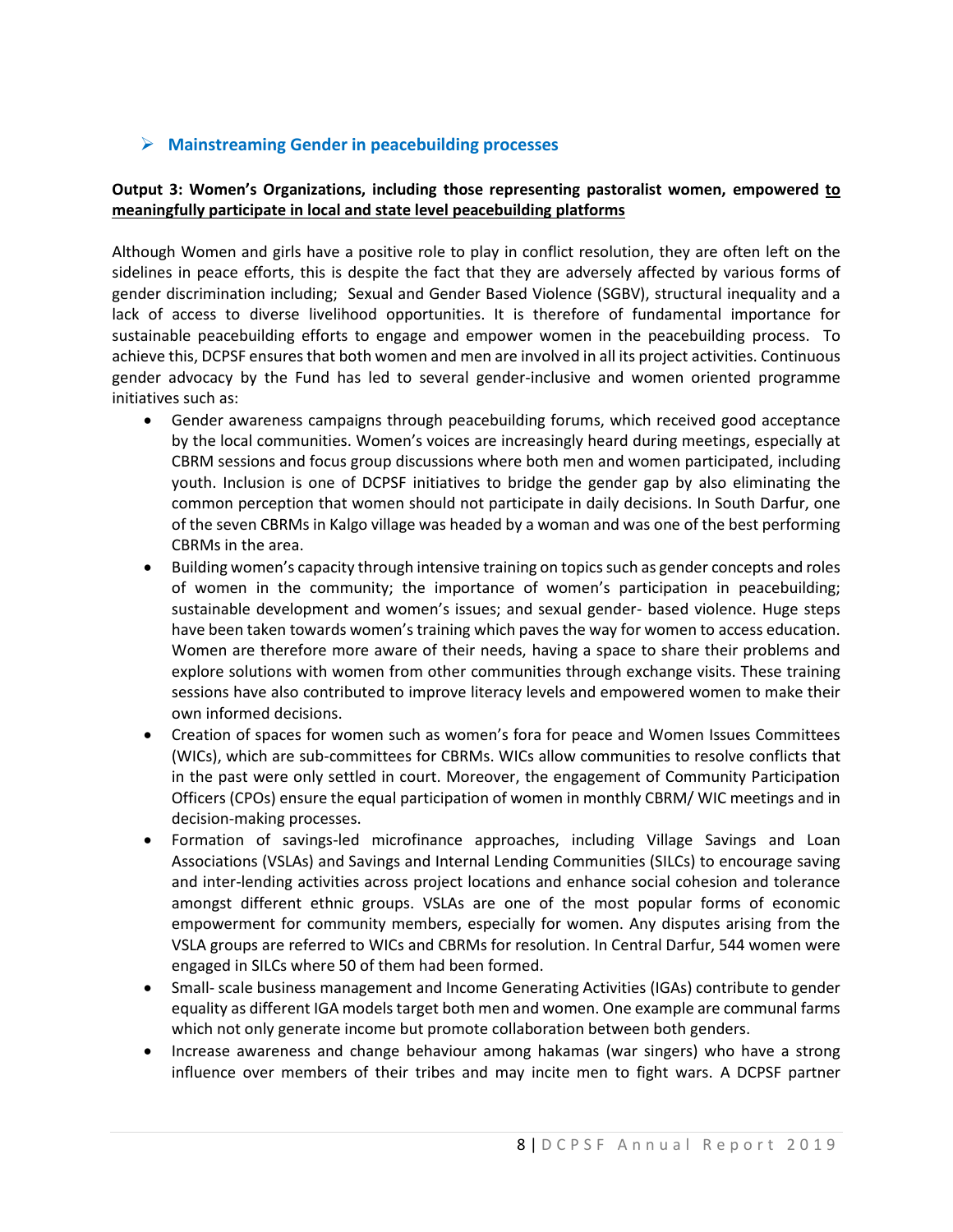conducted a training on peace and human rights to exert the influence of these women on advocating for peace and stability and become hakimas (peaceful wise women) instead

### ➢ **Linking Communities to Government institutions to promote peacebuilding**

### **Output 4: Improved networking, coordination and learning between local and state-level peacebuilding institutions**

The main goal of output 4 is linking the community and the state to improved peacebuilding programming and policy, while increasing trust between the stakeholders through a coordinated network. The output seeks to cultivate partnerships with potential new partners and to strengthen existing ones.

One of the Fund's key partners are Civil Society Organizations (CSOs), whose increasing role in peacebuilding them has seen them play a key role in reducing violent conflict and pave way for building sustainable peace. CSOs allow for the inclusion of diverse community groups, including women, youth and traditional leaders and they represent a great majority of the population that can be engaged through different peacebuilding approaches. DCPSCF partners supported CSOs to build their capacity through:

Peacebuilding forums: To discuss the situation following the political unrest and its overall impact on peace at the state level (East Darfur), as well as the potential challenges for the implementing project and the ways to move forward. To discuss peacebuilding In Kutum, El Fasher and Al Waha localities (North Darfur). The forum was organized between CBRMs from different DCPSF partners' projects, including the State Peacebuilding Council and local authorities.

Vocational training: One partner conducted three Training of Trainees (ToT) which covered various topics on peacebuilding, conflict management, conflict sensitivity and do no harm approaches. A total of 40 CSOs participated, including 10 CBRMs, 10 youth committees, 10 women unions and 10 farm protection committees. The awareness training ensured community participation and contributions in conflict resolution processes.

In Biliel locality (South Darfur), in collaboration with the Ministry of Social Affairs, one DCPSF partner conducted orientation sessions in five villages to raise awareness among women and youth groups, CBRMs and Village Development Committees members on the importance of community organizations and networking in peace processes.

Design and implementation of small business initiatives leading to equitable and sustainable growth including peacebuilding, livelihoods and vocational training for six CSOs. The selection criteria were based upon CSO capacity assessment conducted by the State Ministry of Finance and Planning.

During the reporting period, other state authorities played a key role in building the capacity of CBOs: Officers from the Ministry of Agriculture (MoA), the Ministry of Animal Resources (MoAR) and the police participated with community members in the reformation of a Higher Farm Protection Committee. The MoA also contributed in providing training on EWS to CBRM members. The Ministry of Social Welfare facilitated the establishment and registration of six women CBOs.

The Ministry of Production and Economic Resources provided technical training for the implementation of agricultural components in a DCPSF project, including block farms, pastoralist and farmer field schools training, veterinary and forest conservation training, and helped to plant 4,000 seedlings in the project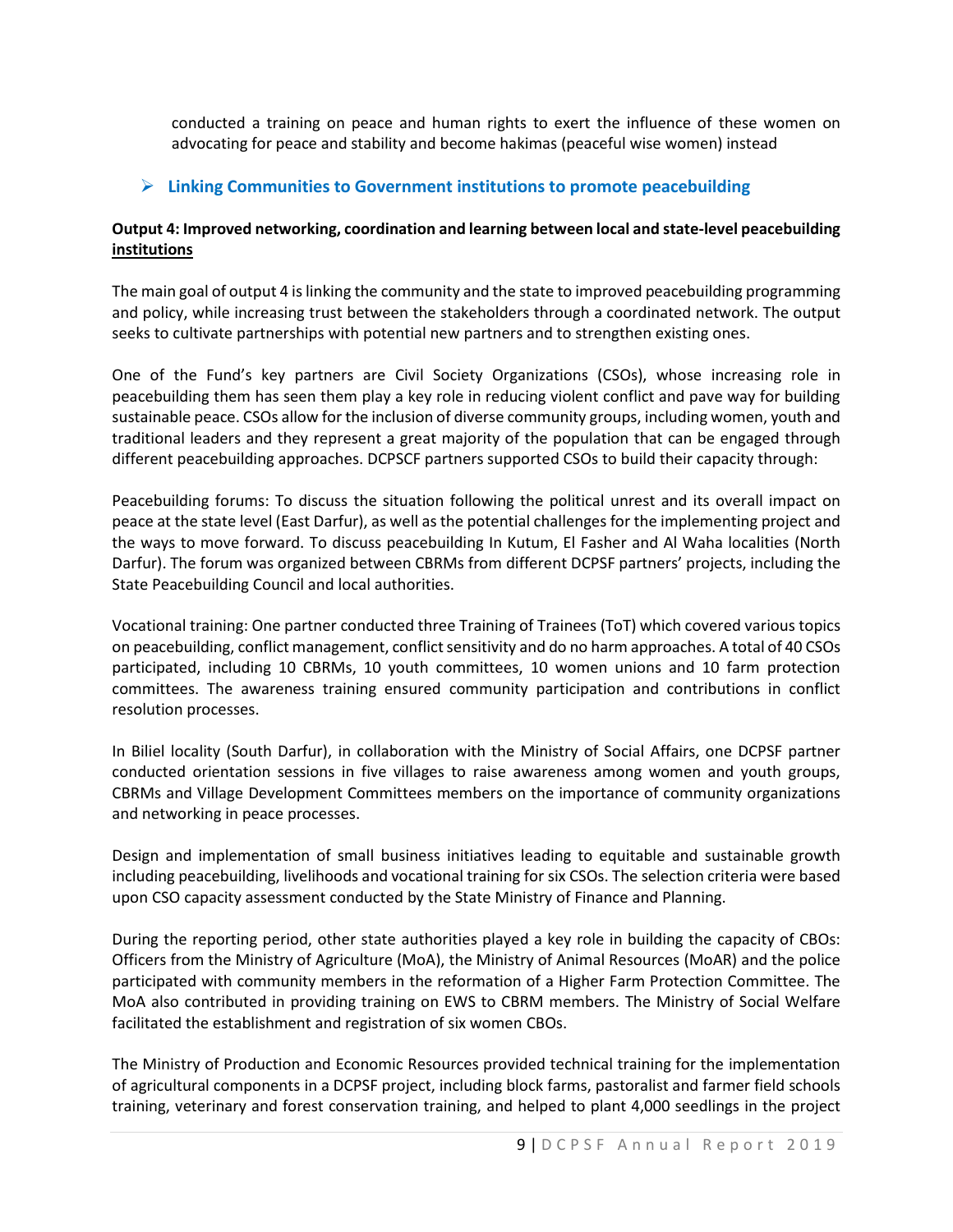areas. The State Water Corporation provided technical expertise by supervising the rehabilitation of handpumps and trained water management committees.

NGOs and CBOs like Sudanese Organization for Relief and Recovery (SORR), Trust Rehabilitation and Development Organization (TDO,) Alshrooq, Generations for Social Development and Voluntary Organization for Rural Communities were engaged in DCPSF implementing projects given their experience on the ground. These organizations participated in the supervision of CBRM training, field-based workshops and community mobilization through traditional and government systems, including the locality commissioner, locality Nazir, Omdas and Sheiks.

Partnerships between academia and DCPSF took place through the collaboration of the University of El Fasher to find facilitators for CBRM trainings, Nyala State University's Development and Peace Centre to train community members on EWS awareness and University of Zalingei's Peace and Development Institute to conduct a two-day training on gender equality as part of DCPSF projects.

### **MAINSTREAMING GENDER IN DCPSF ACTIVITIES**

#### **The Gender and Peacebuilding Initiative (GPI)**

One of the DCPSF's key goals is to support inclusive peacebuilding efforts where no one is left behind. This means that all the Fund's activities should include men, women and the youth (girls and boys) among others. Activities such as the establishment of the Community Based Resolution Mechanisms (CBRMs) are intended to include representatives of all these groups and improve their ability to manage conflict. However due to long standing cultural practices, women tend to be excluded from traditional reconciliation mechanisms in Darfur. The Gender and Peacebuilding Initiative (GPI) was designed as part of the DCPSF's effort to empower women's meaningful participation in both local and state level peacebuilding platforms. These efforts contribute to DCPSF's output 3 and add value to all the other outputs which are designed to promote gender equality and youth inclusion.

Working with DCPSF partners, CARE International Switzerland (CIS), Darfur Development and Reconstruction Agency (DDRA) and Global Aid Hand (GAH) an extensive research - 'Sawatha (Her Voice)' was carried out as part of the GPI. The research highlights the role of women in CBRMs, the existing barriers to meaningful participation within these community mechanisms. In addition, the research also looked at the role of CBRMs in addressing Sexual Gender Based Violence (SGBV)/ Gender Based Violence (GBV) and what role women have in leading these efforts. The research feeds directly into the DCPSF Gender Strategy which aims to; "change the prevailing perception that women are passive beneficiaries of development initiatives in Darfur to women as active agents in decision-making of conflict resolution committees as well as interventions on access and control of resources.

The research focused on 20 CBRMs operating in Darfur's five states and some of its finding include;

- **Women Participation in CBRMs:** Findings showed that across all the States and as an average across all the CBRMs identified for the research, there was only a 1% increase (27% to 28%) in the participation of women in the CBRMs. Of all the States, positive findings were seen in East Darfur, which had the highest female representation in CBRMs (38%), with one CBRM having 66% female representation. It is positive that women were now being represented (even if the proportional representation remains less than that of men), compared to the traditional mechanisms where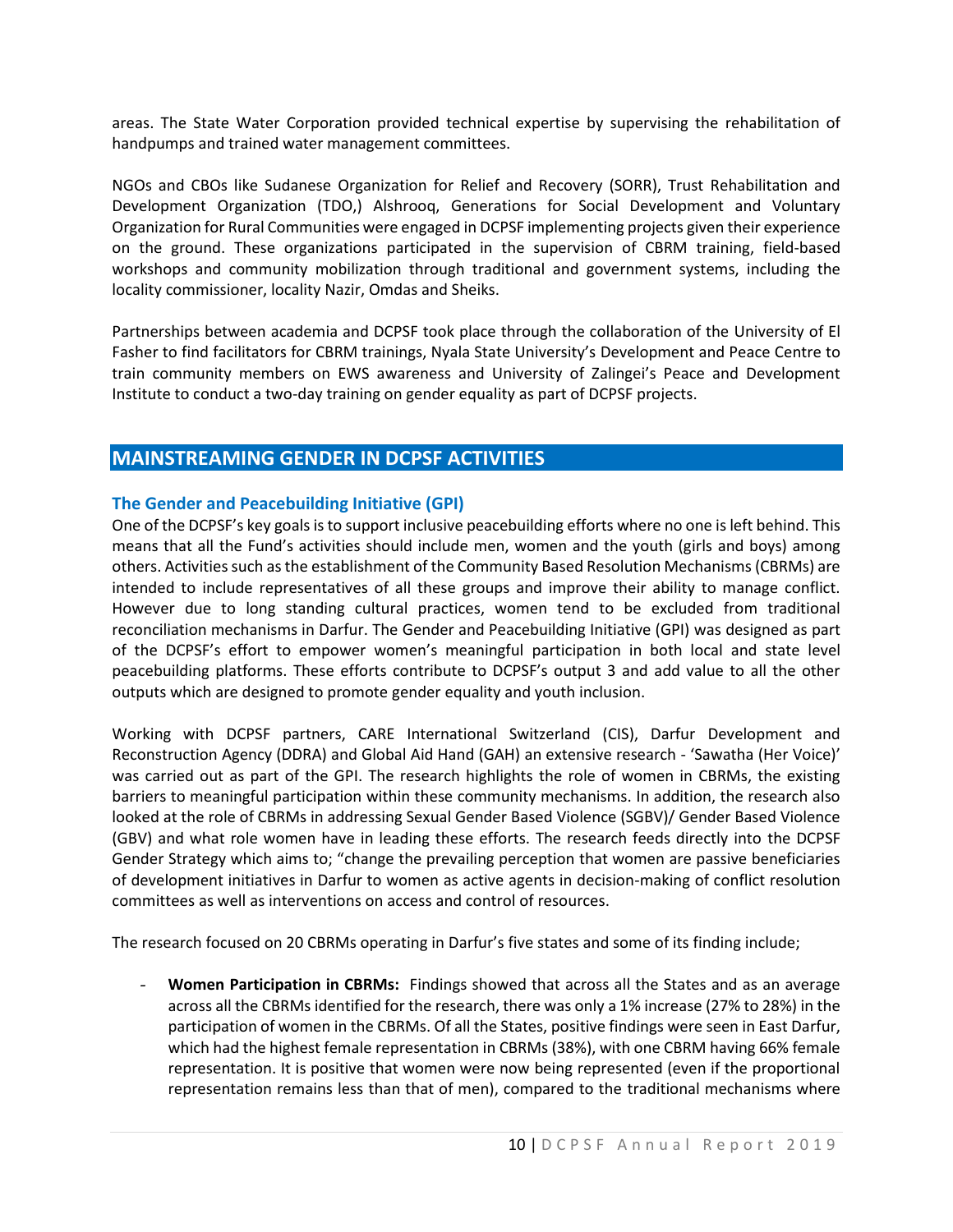women were not allowed to be present. Being allowed to be present in these spaces by those who have the social power to grant such access, is an important step in the process of change, which gradually helps strengthen women's participation in the public domain. However, even with higher participation of women in some areas, there remain a number of challenges raised with regards to their meaningful participation e.g. having roles within the CBRMs, being respected by other members of the CBRM, feeling like they were able to speak during meetings.

- **Female representation in leadership of CBRMS;** this was extremely low (6%) across the CBRMs. Traditional gender roles, and the large responsibilities women have both in the household and working in the farms, have an impact on women and young women's ability to access CBRM activities. This is due to their workloads in the household, timing and restrictions from male family members. This was even more difficult for female-headed households. There were also restrictions, particularly for young, unmarried women, who could not spend time together with men in public spaces and the potential shame associated with this if they did do so. Youth committees (male and female) are another key space similar to the CBRMs, young women have low representation in these Committees (29%) and low representation in leadership positions (13%) as well.
- **The effect of traditional and social norms on Women's participation:** Women's meaningful participation and representation in leadership in CBRMs and youth committees has been compromised by the largely traditional structures that exist in Darfur. Many CBRMs and committees follow the same structure as traditional mechanisms such as the *Judiya* whose patriarchal attitudes and systems have created barriers for the participation of women in CBRMs. The findings revealed that men did not allow female CBRM members to attend the meetings, which ran over the course of many hours. Men also did not allow women to be outdoors late in the day, or if it meant they had to neglect their household responsibilities which was considered a priority over attending public meetings. 33% of the female CBRM members perceived that their quality participation was hindered by their household responsibilities which left them with little spare time to commit to other activities. Compounding this barrier, male members of the CBRMs scheduled meetings without consulting women to identify the appropriate time for them and ensure their participation in the meetings. For young unmarried women, participation was hampered by the fact that they were not able to move freely and to access these meetings as it involved being in the same space as men.
- **CBRMs role in dealing with SGBV/GBV cases:** At least 80% of the CBRMs which participated in the research deal with SGBV/GBV cases. The cases are usually brought up by the female members of the CBRMs. Some of the SGBV cases they deal with include; rape and sexual harassment, while the GBV cases include: Female Genital Mutilation/Cutting (FGM/C), early marriage and domestic violence. Hard labour for women and injustice to women farmers were also listed as another type of GBV that is rarely spoken about. Members of some CBRMs revealed that this was because women carry out the bulk of work in the home including building houses and farm work. Study findings also revealed that CBRMs member's responses to SGBV/GBV cases varied according to the social context of the area. This consequently affected the type of advice, support or referral pathway they provided to the victims who came to them. CBRM members support includes directing victims/survivors to health centres for treatment, providing emotional support as well as legal support. The CBRMs in some areas played double roles, offering both psychological and emotional support as well as the legal role in an informal capacity. This was appreciated in the communities which rely heavily on the informal and native legal systems. However, a huge stigma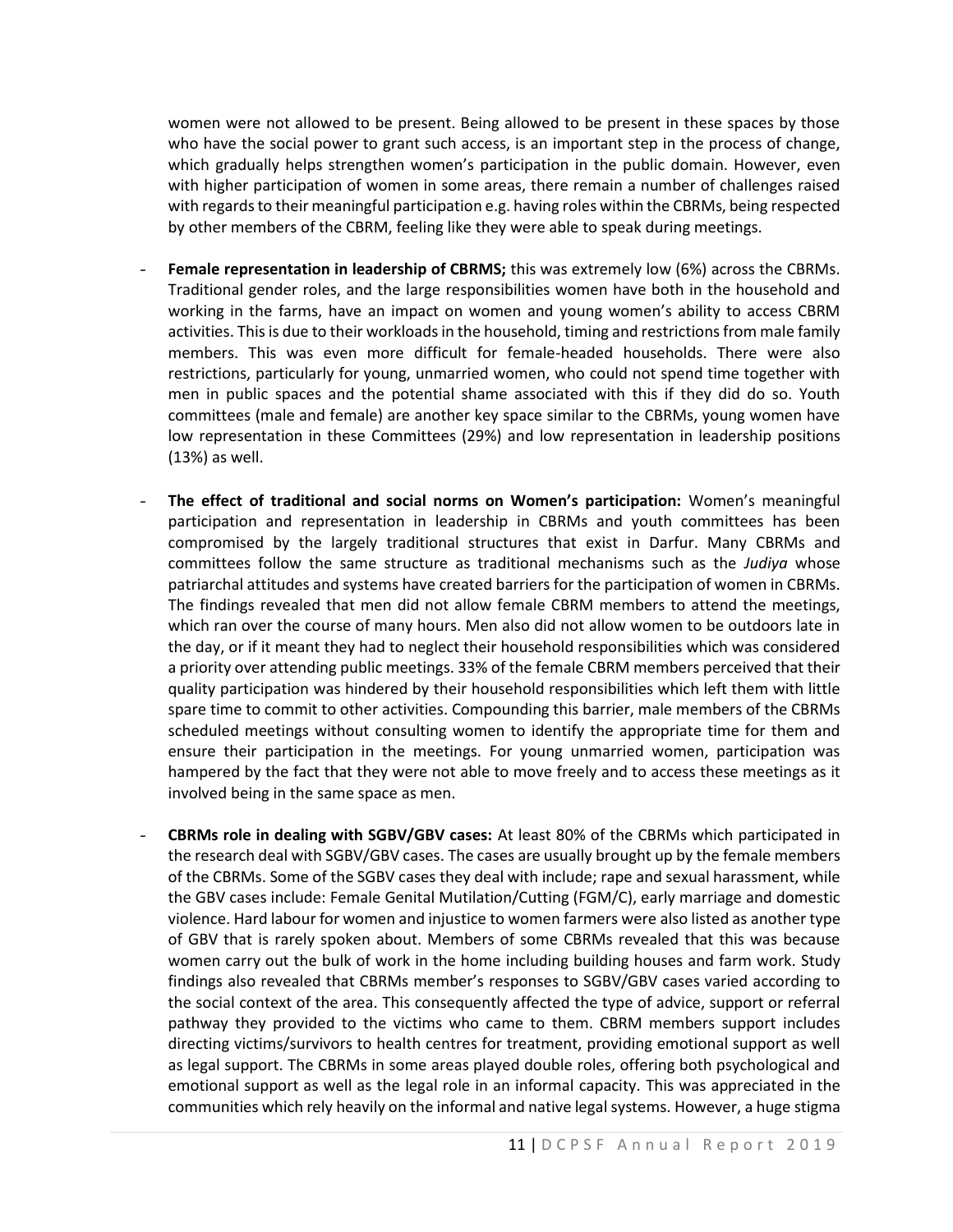around discussions of SGBV/GBV remains and this may be impacting the ways in which it is responded to. It is also still seen as a problem for women in the CBRMs to deal with, this is highlighted by a comment by a male CBRM member in Abujabara, East Darfur, who explained that women were useful in the CBRMs because; "if an [SGBV] issue happened and the girl did not agree with her family about the solution, the women in the CBRM could convince her to."

- **CBRMs and raising awareness on SGBV/GBV:** The CBRMs were leading efforts in raising awareness on SGBV/GBV issues in the community. While CBRM members are keen to raise awareness, most of their efforts in this area remained one sided. Targeting only the female members of the communities and encouraging them to manage their safety by avoiding certain activities. For instance, CBRM members in Abusorooj, West Darfur mentioned that; "before 2015, there were a lot of SGBV cases, which reduced significantly when guns were collected." They added that they are now dealing with the cases they get by raising awareness among the women to avoid going alone to the field. This is an indicator that the issues of gender inequality and its role in SGBV/GBV have not yet been well understood in the CBRMs. Going forward therefore, it will be important for the CBRMs to increase awareness raising in the community from the perspective of gender inequality and abuse of power as the key root causes for SGBV/GBV.
- **Enabling Environment:** There is potential for engaging key community actors to be agents of change. For instance, 78% of religious leaders believe that women can hold leadership positions in CBRMs if they have the right education and skills. However, national NGOs and CSOs lack of capacity to address gender issues and women's empowerment, face a gap in gender, peacebuilding and women's rights trainings as well as limited engagement with CBRMs which hinders the full effectiveness of the CBRMs. Agencies and government bodies engaged in peacebuilding and women's rights also lack coordination and experience barriers in achieving their peacebuilding goals.
- **Economic empowerment can lead to improved social empowerment**: Voluntary Savings and Lending Associations (VSLAs) have been set up specifically for women to help empower them economically, with the theory being that economic empowerment engenders social empowerment. VSLAs are positive vehicles which have helped women gain a level of economic independence, changed power dynamics within the home, and given women a greater social standing within their communities and a stronger voice. These VSLAs have afforded women the opportunity to create and finance socially transformative initiatives, whether through setting up small businesses or building classrooms to enable more children to go to school. Many of the women in the VSLAs displayed greater confidence and ability to express themselves within their communities in different areas of public life, including within the CBRMs.

#### **Opportunities and Recommendations:**

- **Increase training on the survivor-centered approach for CBRM members:** CBRMs have generally not received training on how to deal with SGBV/GBV cases hence continue to use traditional methods to address cases. One of the recommendations of this research is to ensure mandatory and comprehensive training on SGBV (and GBV) is provided to CBRMs, ensuring they are aware of all the services and pathways available to survivors and encouraging a more survivor-centred approach
- **Increase awareness on national policy and legislation**: Most respondents were not aware of national Sudanese policy and legislation on SGBV, stating that cases were dealt with via local customs and practices. DCPSF and partners should therefore provide training on laws and policies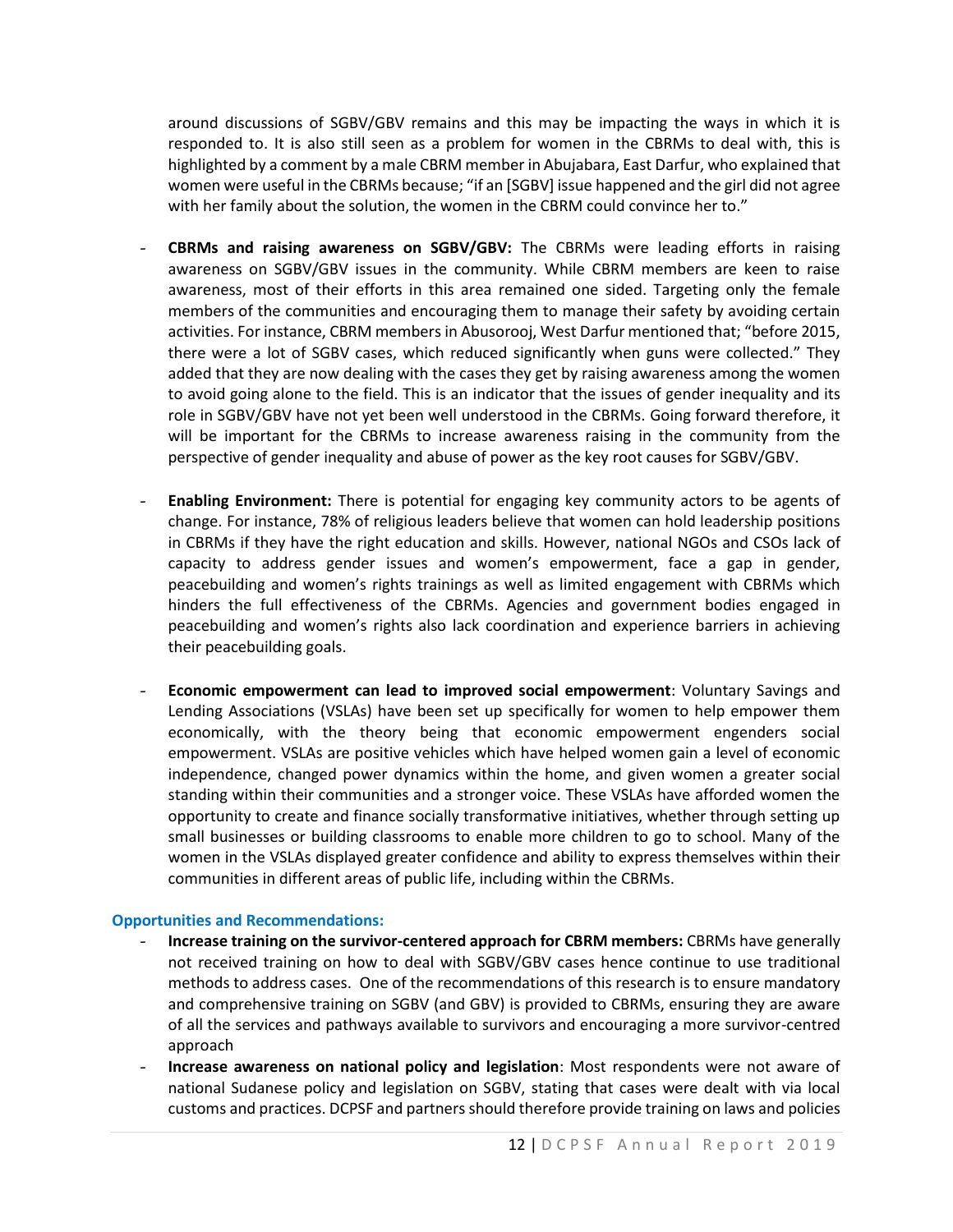related to SGBV/GBV, targeting CBRMs and other key partners including local authorities and Civil Society Organisations. I

- **Training on SGBV/GBV:** This should be provided to all female and male CBRM members so that they can understand the root causes of SGBV/GBV, why and how it should be addressed, and which referral pathways can be used. They can also be trained on psychological first aid, counselling skills to support survivors of SGBV and GBV. Training should also be provided to midwives and other key female leaders on issues of FGM/C in the communities. In addition, the GBV unit in the Ministry of Social Affairs, as well as NGOs and CBRMs should also be trained on how to respond to emergency SGBV/GBV cases to improve response time for victims.
- **Inclusion of female law enforcement officers in addressing SGBV:** Advocate to legal authorities to recruit and create more gender-balanced teams ensuring that there are more female police officers to address cases of SGBV/GV. Female police officer should also be trained on the survivor centred approached to SGBV/GBV, as well as the onward referral mechanisms for survivors.

### **THE DCPSF TECHNICAL SECRETARIAT**

The DCPSF Technical Secretariat facilitates the day-to-day operations of the DCPSF and supports the Steering Committee in setting the DCPSF's strategic direction and priorities. During the reporting period, the Technical Secretariat engaged in several key activities which are outlined below:

**Field Monitoring and Risk Management:** DCPSF TS conducts regular field visits to monitor the progress of the implementing projects and to identify partners' performance issues. For the reporting period, 15 field monitoring visits were conducted covering the five states. Our Monitoring and Evaluation Team assisted in good practice guidance for the provision of trainings, workshop group meetings and other project related activities, highlighted implementation issues and reviewed the partners' annual reports.

**Conflict Analysis:** DCPSF TS is currently tracking conflict incidents to understand the trends and patterns of conflict through the monthly Darfur Conflict Tracker. The Fund also collects contextual information from implementing partners in their biannual and annual reports highlighting both success and challenges. The DCPSF needs nonetheless a more in-depth understanding of conflict dynamics in Darfur and recognizes the need for conflict sensitivity at both the level of the Fund and the projects.

**Perception Survey:** The perception survey 2019 was conducted among direct and indirect beneficiaries of projects supported by DCPSF in 2018. The goals were to receive their feedback and to monitor DCPSFsupported initiatives. The perception survey also serves to provide DCPSF partners with baseline data and an annual situation update to monitor changes in the targeted communities and to review the adequacy of the data for DCPSF purposes, indicators and outputs.

**Peace Hub:** The Peace Hub meetings were held in different states and localities with implementing partners and other stakeholders. During the meetings, a conflict sensitivity tool was reviewed and filled out by all partners to evaluate its consistency with Do No Harm principles. DCPSF also shared the peacebuilding training manual with the PBWG members and plans for future trainings. The final version of conflict sensitivity tool would also be shared after its finalised. The overall purpose of these meetings was to pave the way to the creation of State-Wide Peacebuilding Mechanisms (SPBMs). The first SPBM meeting was held by late June in El Fasher town, North Darfur, where some of the new participants including FAO, UNDP, UN Women, UNAMID and UNICEF gave updates about their interventions.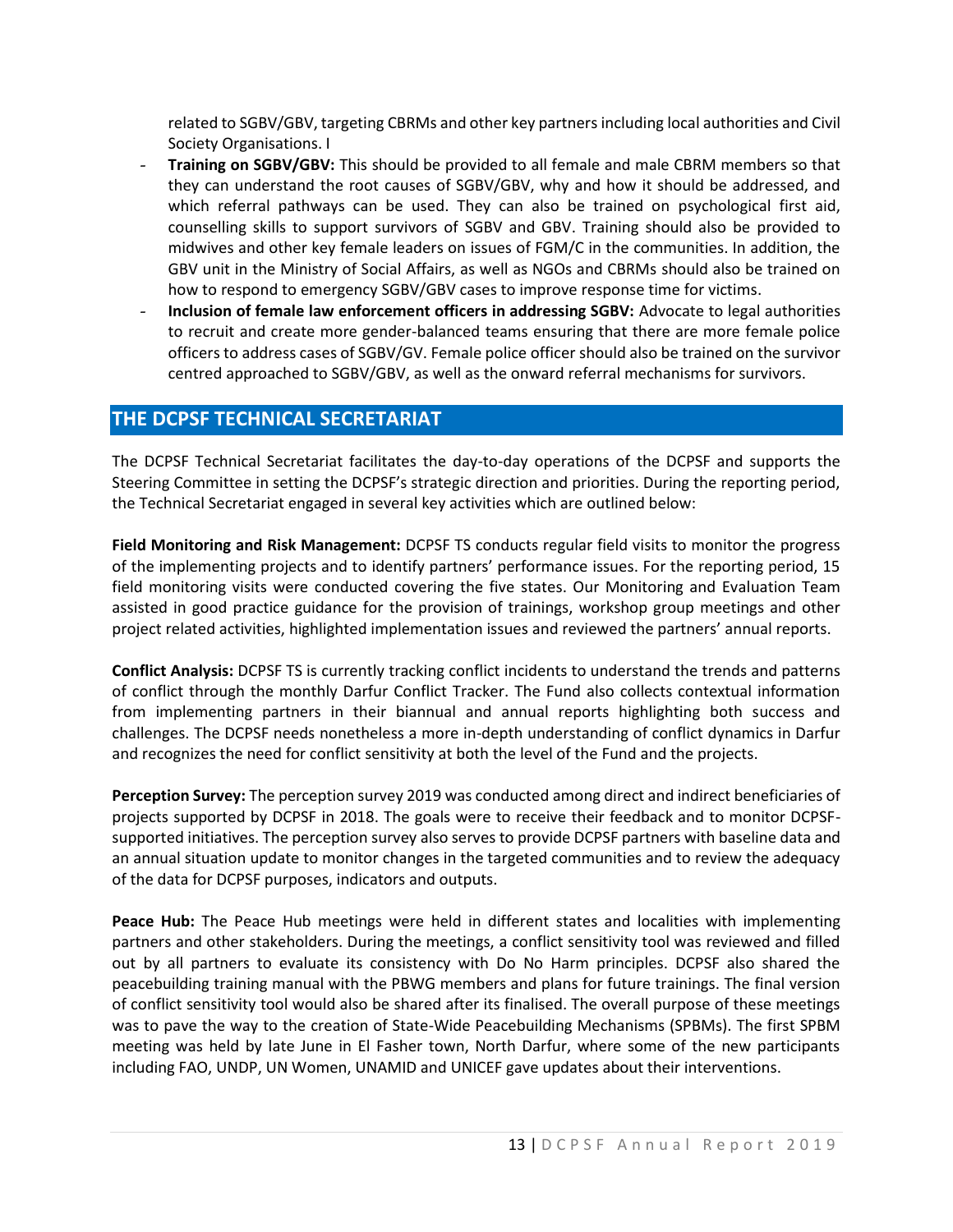**DCPSF Technical Secretariat Staffing:** A process to recruit a new DCPSF Communications and Reporting Officer is ongoing after the current one finalized her duties by May 2019.

### **Key challenges in 2019**

The political instability during the reporting period had a direct impact on implementing projects. DCPSF faced a series of challenges related to:

- Security clearances and complications to perform field visits. Given the constant demonstrations in project-supported communities, activities were suspended as a precautionary measure for staff which led to implementation and monitoring delays. International staff were evacuated during the uprising and this issue also complicated the interim communications and reporting officer's hiring process. In addition, this affected field staff who could not carry out their work due to the deterioration of security in the country as movements were limited as per UN Security advisories.
- Fuel shortage for both vehicles and generators, hampering the access to project locations. Field visits heavily rely on hired vehicles which were unavailable, while long queues at fuel stations would last for days.
- Nationwide liquidity issues delayed the implementing activities. Partners had wait over 10 days to receive petty cash for activity use given cash withdrawal limitations. Service providers would only accept hard currency which delayed the provision of project materials.
- High inflation rates made the purchase of commodities and services increasingly difficult. The repetition of tender processes and lengthy procurement procedures led to a disruption of timely project implementation and a delay in actualizing the expenditure forecast.
- A limited network connectivity restricted DCPSF project logistics and reduced operational activities at the field level. Activities at the country office level were also hindered by a limited network and the several protests in Khartoum restrained access to the compound. This issue had an impact on overall deadlines.
- UNAMID's departure: The UNAMID made progress towards supporting capacity-building in the areas of rule of law and human rights, as well as in finding lasting solutions for internally displaced people and host communities in Darfur. The mission was responsible for patrolling, reporting cases, organizing peace conferences, and raising awareness between communities, but the end of these activities during the reporting period opened the door to crime and conflict. Increased crime and conflict will require more commitment from DCPSF to support all efforts for smooth transition from peacekeeping to peacebuilding especially in the remote areas where UNAMID has withdrawn from. The departure of UNAMID will also affect some of DCPSF's work particularly the community security tracker which was compiled using UNAMID's reports. Joint efforts with other organizations will be needed to keep an accurate record of the inter-tribal conflicts in Darfur.